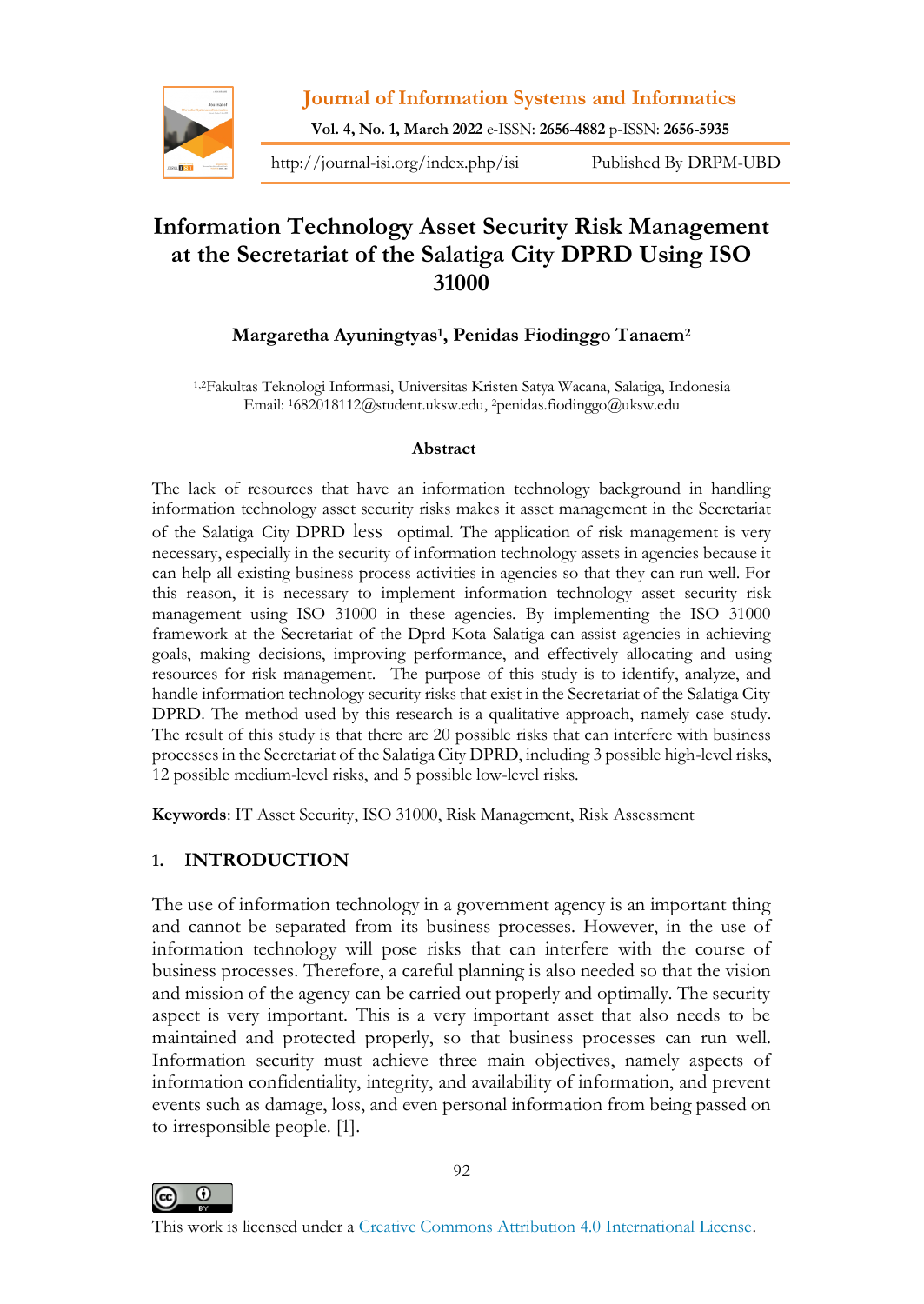**Vol. 4, No. 1, March 2022**

p-ISSN: **2656-5935** http://journal-isi.org/index.php/isi e-ISSN: **2656-4882**

Risk is the possibility of an event that can cause harm to the company or agency [2]. Risk management is the process of identifying risks, analyzing risks, and evaluating risks. Risk management aims to manage risk and provide recommendations on how to handle risk to achieve optimal results[ 3]. The risk management process also helps to make better decisions and improve efficiency [4]. With the existence of risk management can minimize the occurrence of risks that can have a big impact on agencies. In a government agency, many important documents must be stored in the system and recover regularly so that they are maintained security and there is no damage or data loss. Therefore, a government agency also needs to create risk management to analyze future possibilities.

The Secretariat of the Regional People's Representative Council (DPRD) of Salatiga City, Central Java Province located on Jalan Letjend Sukowati No. 51 is a regional people's representative institution, which is placed as a component of the local government agency agency responsible for carrying out the functions of carrying out the functions of the DPRD, namely the functions of legislation, budget, and supervision. Based on interviews conducted with the head of the trial, minutes, and publications, Mr. Aris Diyanto, S.H., M.H. showed that the problem of IT implementation at the Secretariat of the Salatiga City DPRD is that some resources do not have an information technology background to cause a lack of understanding in the use of information technology and how to handle in case of incidents of damage to information technology assets in the agency. However, the management of IT infrastructure, the Secretariat of the Salatiga City DPRD has met IT security standards and has a structured policy regarding special treatment in the management of IT assets, but this has not been fully achieved optimally. Information technology assets are an important part of an agency. If IT assets get threats and attacks from inside and outside, it can pose a great risk in the government agency itself and can interfere with ongoing business processes and can even be stopped. Therefore, the importance of risk management in handling, controlling, and protecting IT assets by conducting risk assessments to monitor risks, handle risks, and minimize risks that may occur in the Secretariat of the Salatiga City DPRD in the future.

Based on the description above, the problem studied in this study is how to identify and manage the risks that exist in the Secretariat of the Salatiga City DPRD. To find out the value of risk on information technology assets in the Secretariat of the Dprd of Salatiga City, ISO 31000 is used. By implementing the ISO 31000 framework at the Secretariat of the Dprd Kota Salatiga can assist agencies in achieving goals, making decisions, improving performance, and effectively allocating and using resources for risk management. Iso 31000 risk management standard or guideline consists of three components, namely principles, frameworks, and processes [5]. The principles of risk management are the philosophy of risk management, but the framework is a structured and systematic risk management system and process, and in the process, risk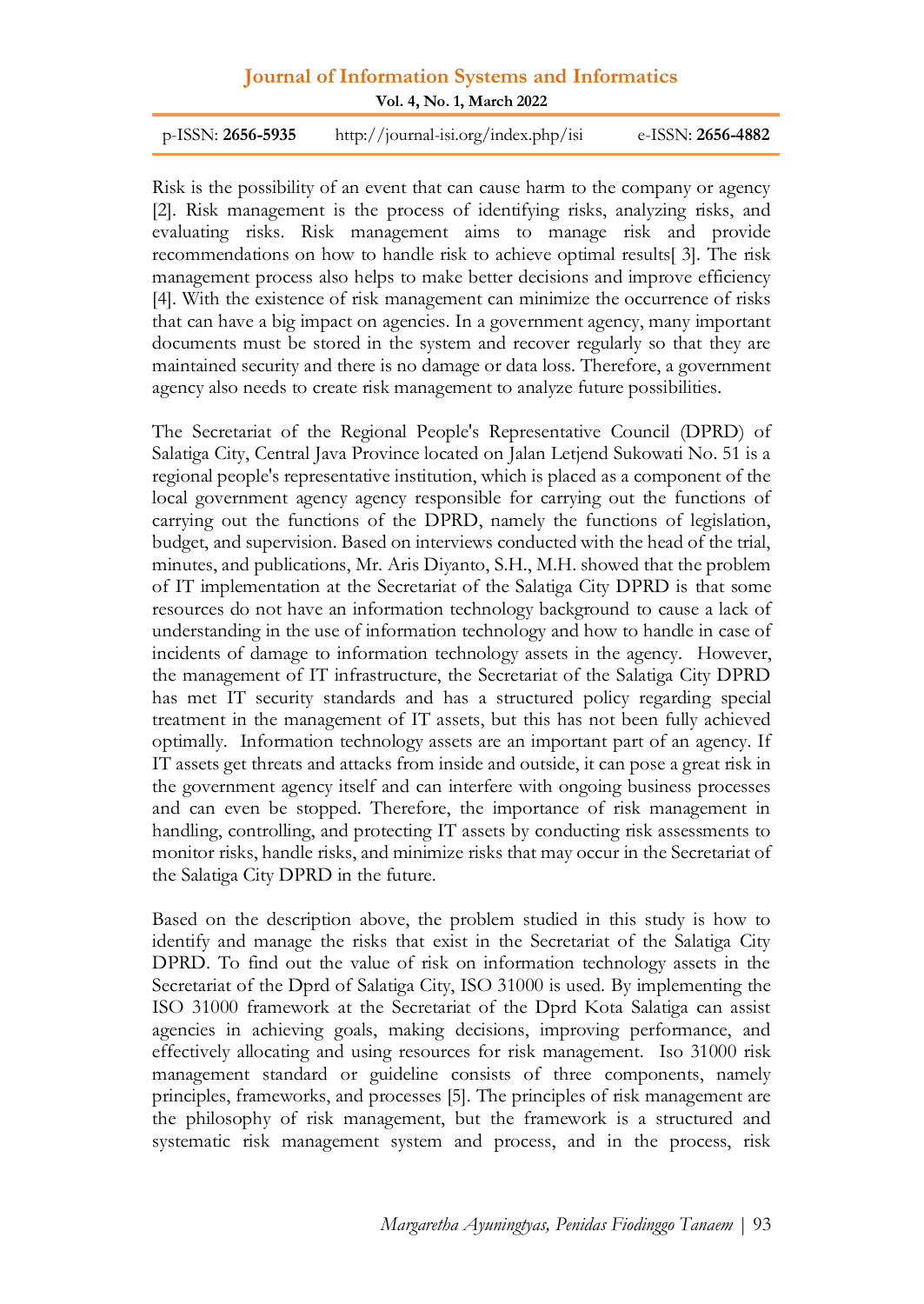**Vol. 4, No. 1, March 2022**

p-ISSN: **2656-5935** http://journal-isi.org/index.php/isi e-ISSN: **2656-4882**

management activities and interconnected sequentially [ 6]. One of the things that sets ISO 31000 apart from other risk management standards is a broader conceptual perspective than other standards. This is demonstrated by the existence of a risk management framework known as "Plan-Do-Check-Action" which presents the application of quality control principles [7]. The purpose of this study is: (1) identify and manage information technology security risks that exist in the Secretariat of the Salatiga City DPRD, (2) know the level of risk to the security of information technology assets, and (3) mitigate risks that occur in the Secretariat of the Salatiga City DPRD.

In previous research related to the ISO 31000 standard entitled "Information Technology Risk Analysis Using ISO 31000 in the HRMS Program" in 2017. This research involves Risk Assessment for assets around the company, particularly in the HRMS program. In this study there are 2 possible risks that are high risk, 18 possible risks with moderate risk that can hinder the company's performance, and 6 possible risks with low risk [8]. Other research related to ISO 31000 was conducted at the Communication, Informatics, Persandian and Statistics Office (DISKOMINFOPS) indragiri Hilir Regency, Tembalang City, Riau Province. The study used ISO 31000:2018 guidelines in establishing a risk management system for the security of IT assets at the agency. In this study, 45 risks were identified, including 14 low-level risks, 16 moderate risks, and 15 high-risk [9].

Further research on Information Technology Risk Analysis Using ISO 31000 (Case Study: Sales System of PT Matahari Departement Store Malang Town Square Branch). Based on the results of this research analysis, there are appropriate risk management recommendations, namely reducing the risk of human error (error in system operation), avoiding the risk of password authentication, and reducing the risk of unstable connections [7]. In addition to the above research, the research using ISO 31000 is Risk Management Analysis Using ISO 31000 on Smart Canteen SMA XYZ. The results of the study obtained from the risk assessment process using matrix tables resulted in 1 extreme risk, 2 high risk, 4 medium risk, and 5 low risks. This research is expected to reduce the risk that occurs in Smart Canteen SMA XYZ [10]. Referring to previous studies, this study will apply information technology asset security risk management at the Secretariat of the Salatiga City DPRD using the ISO 31000 standard. It is hoped that this research can help the Secretariat of the Salatiga City DPRD in achieving goals, improving risk management, improving performance, and allocating and using resources in handling risks effectively.

# **2. METHOD**

Research conducted at the Secretariat of the Salatiga City DPRD on the risk management of information technology asset security using a qualitative approach, namely case study, which focuses on one research object. The data collection used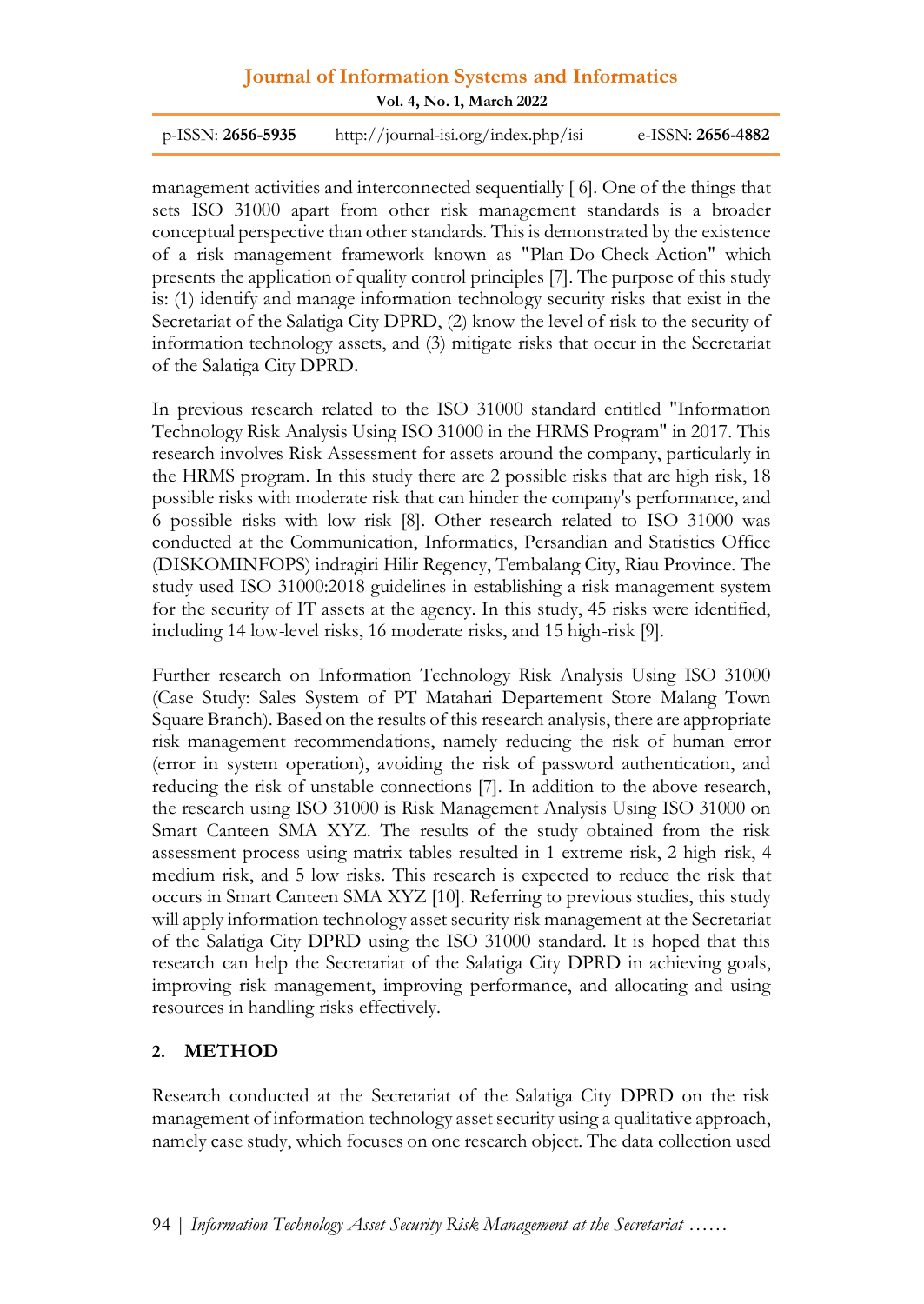**Vol. 4, No. 1, March 2022**

p-ISSN: **2656-5935** http://journal-isi.org/index.php/isi e-ISSN: **2656-4882**

is primary data by making observations directly to the agency and conducting interviews with employees of the relevant agencies. By conducting observations and interviews, researchers obtain data on existing issues and conduct risk assessments for the security of information technology assets in these agencies. In addition to using primary data, the author in conducting research management using secondary data is by obtaining data indirectly in the form of literature.



**Figure 1.** Risk Management Process

In addition to using data collection techniques, another method used is the risk management analysis method that refers to ISO 31000. In figure 1 there are several stages of risk management:

1) Risk Assessment

Is an assessment of possible risks that can threaten the achievement of the intentions and objectives of the Secretariat of the Salatiga City DPRD. In the risk assessment there are 3 (three) processes including:

a. Risk Identification

It is the process of studying, identifying and recording risks. It aims to find out the risks that can affect the purpose of the agency.

b. Risk Analyst

It is a process of determining the level of potential that arises and can be prioritized properly later when implementing a risk management plan [11].

c. Risk Evaluation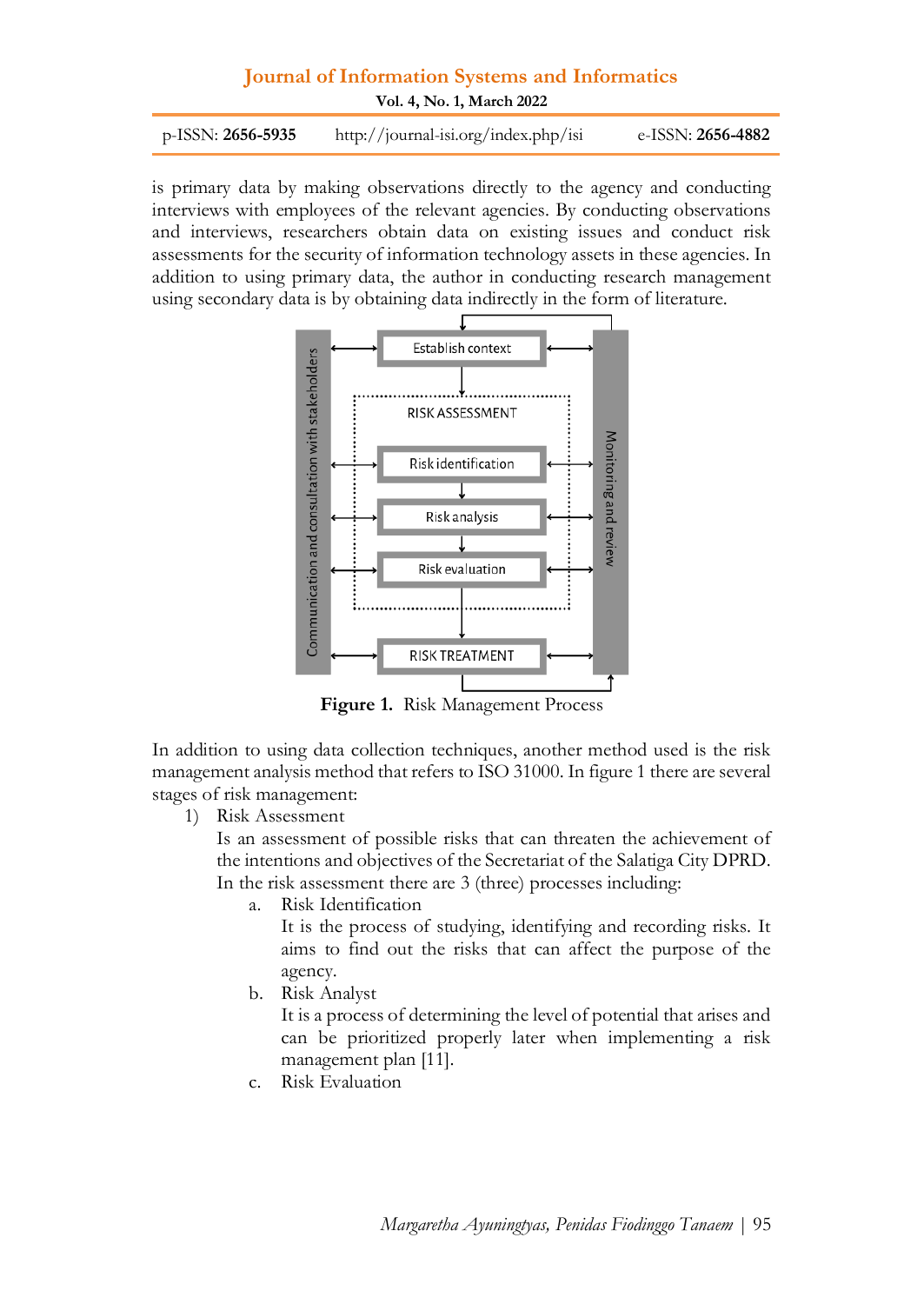**Vol. 4, No. 1, March 2022**

| $p$ -ISSN: 2656-5935 | http://journal-isi.org/index.php/isi | e-ISSN: <b>2656-4882</b> |
|----------------------|--------------------------------------|--------------------------|
|                      |                                      |                          |

Risk evaluation is carried out to compare the results of risk analysis with established risk criteria. The goal is to find out the severity of the risk that must be followed up.

2) Risk Treatment

At this stage the researcher makes recommendations or actions on risks that may occur with the aim to manage the risk or minimize the existing risk [12]. The 4 (four) categories of risk treatment include [13]:

- a. Risk Avoidance
	- Used to avoid conditions that can cause a risk.
- b. Risk Reduction Used to reduce the potential or impact of risk.
- c. Risk Acceptance
	- Acceptable, that is, fully responsible for the risks arising.
- d. Risk Sharing

Used to shift risk to other options to reduce the impact of risk.

3) Communication and Consultation with Stakeholders

It is an interactive process in terms of exchanging information and opinions aimed at helping stakeholders understand risks, as a basis for decision-making [14].

4) Monitoring and Review

It aims to ensure that the implementation of risk management runs according to plan and as a basis for making periodic improvements to the risk management process [15].

# **3. RESULT AND DICUSSION**

### **3.1 Risk Assessment**

This stage is a risk assessment stage at the Secretariat of the Salatiga City DPRD. There are 3 (three) stages in the risk assessment process, namely risk identification, risk analysis, and risk evaluation.

# **1) Risk Identification**

In this risk identification stage, it aims to identify possibilities - possible risks that occur in the future obtained through the interview process at the Secretariat of the Salatiga City DPRD. Some possible risks and their impacts can be seen in Table 1 below.

| <b>Table 1. KISK REPRIMEDION</b> |                   |                          |  |  |  |  |  |
|----------------------------------|-------------------|--------------------------|--|--|--|--|--|
| ΙŊ                               | <b>LIKELIHOOD</b> | <b>IMPACT</b>            |  |  |  |  |  |
| R001.                            | - Data loss       | 1. Loss of employee data |  |  |  |  |  |

| Table 1. Risk Identification |  |  |
|------------------------------|--|--|
|------------------------------|--|--|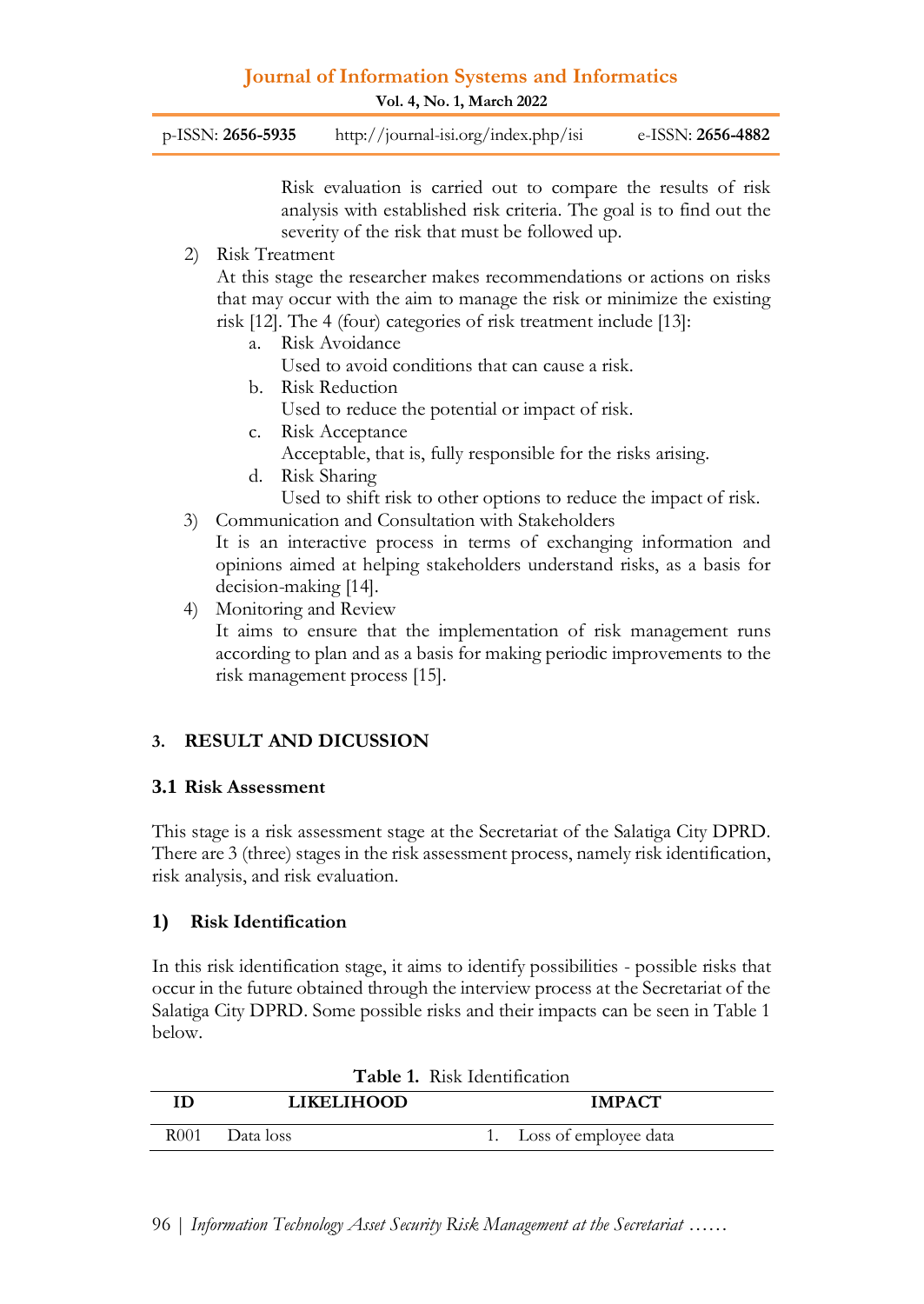|                  | p-ISSN: 2656-5935<br>http://journal-isi.org/index.php/isi | e-ISSN: 2656-4882                             |
|------------------|-----------------------------------------------------------|-----------------------------------------------|
|                  |                                                           | Loss of annual performance plan<br>2.<br>data |
| R002             | Kebocoran data                                            | Loss of important agency data                 |
| R003             | Human Error                                               | Work processes are hampered                   |
| R004             | Unstable network connection                               | Communication hampered<br>1.                  |
|                  |                                                           | The process of sending and<br>2.              |
|                  |                                                           | receiving files becomes hampered              |
| R <sub>005</sub> | Server down                                               | Inhibition of ongoing business<br>1.          |
|                  |                                                           | processes                                     |
|                  |                                                           | Existing apps are not working<br>2.           |
|                  |                                                           | properly                                      |
| R006             | Damage to hardware                                        | Reduce the number of agency<br>1.             |
|                  |                                                           | assets                                        |
|                  |                                                           | Hinder employee performance<br>2.             |
| R007             | Data backup failure                                       | Data loss                                     |
| R008             | Virus attack                                              | Data yang ada menjadi hilang                  |
| R009             | Unscheduled maintenance                                   | The cessation of business<br>$1_{-}$          |
|                  |                                                           | processes                                     |
|                  |                                                           | Delay in sending documents<br>2.              |
| R010             | Abuse of access rights                                    | Agency data leak                              |
| R011             | Overload                                                  | Server performance becomes                    |
|                  |                                                           | hampered                                      |
| R012             | Overheat                                                  | Running application software becomes          |
|                  |                                                           | slow                                          |
| R013             | Web service dies suddenly                                 | Data loss                                     |
| R014             | Electrical interference                                   | Disrupting the course of business             |
|                  |                                                           | processes                                     |
| R015             | Fire                                                      | Damage to agency facilities<br>1.             |
|                  |                                                           | Material loss<br>2.                           |
|                  |                                                           | Inhibiting agency activities<br>3.            |
| R016             | Flood                                                     | Damage to agency facilities<br>1.             |
|                  |                                                           | Material loss<br>2.<br>3.                     |
| R017             |                                                           | Inhibiting agency activities                  |
|                  | Earthquake                                                | Disrupting the course of business             |
| R018             |                                                           | processes<br>Program inaccessible             |
| R019             | Data corrupt<br>CCTV is not working properly.             | Reduced level of security                     |
| R020             |                                                           |                                               |
|                  | Generators don't work properly                            | Inhibiting agency activities                  |

**Vol. 4, No. 1, March 2022**

### **2) Risk Analysis**

After identifying the risk, the next stage is risk analysis to conduct an assessment of the identified risks. This risk assessment is obtained from the possibility of risk (likelihood) and the impact of the occurrence of risk (impact) in Table 2 for likelihood value and Table 3 for impact value.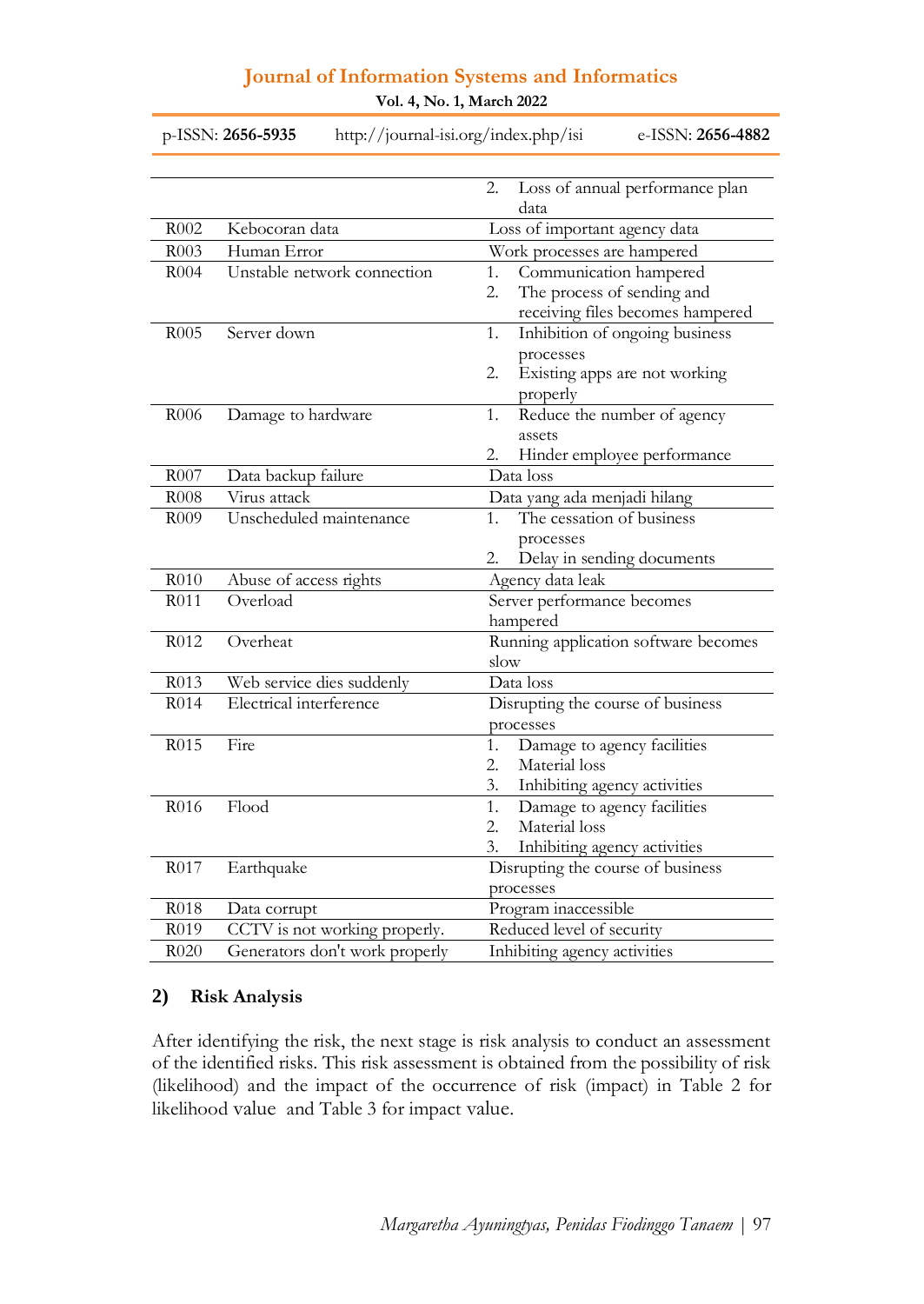**Vol. 4, No. 1, March 2022**

p-ISSN: **2656-5935** http://journal-isi.org/index.php/isi e-ISSN: **2656-4882**

|   | <b>Table 2.</b> Likelihood Value |                       |                      |  |  |  |  |  |
|---|----------------------------------|-----------------------|----------------------|--|--|--|--|--|
|   | <b>VALUE CRITERION</b>           | <b>DESCRIPTION</b>    | <b>FREQUENCY PER</b> |  |  |  |  |  |
|   |                                  |                       | <b>EVENT</b>         |  |  |  |  |  |
|   | Rare                             | Risk almost never     | $>$ 5 years          |  |  |  |  |  |
|   |                                  | occurs                |                      |  |  |  |  |  |
| っ | Unlikely                         | Risk is rare          | $2 - 5$ years        |  |  |  |  |  |
| 3 | Possible                         | Risk sometimes occurs | $1 - 2$ years        |  |  |  |  |  |
|   | Likely                           | The risk is happening | 7 - 12 month         |  |  |  |  |  |
|   | Certain                          | Risks often occur     | $1 - 6$ month        |  |  |  |  |  |

| Table 3. Impact Value |                 |                                                            |  |  |
|-----------------------|-----------------|------------------------------------------------------------|--|--|
| <b>NILAI</b>          | <b>KRITERIA</b> | <b>DESKRIPSI</b>                                           |  |  |
|                       | Insignificant   | Risk does not interfere with business processes            |  |  |
|                       | Minor           | Risk slightly disrupting business processes                |  |  |
| 3                     | Moderate        | Risk of disrupting business processes                      |  |  |
| 4                     | High            | The risk of disrupting business processes that can lead to |  |  |
|                       |                 | losses                                                     |  |  |
| 5                     | Major           | A very fatal risk and interferes with the entire business  |  |  |
|                       |                 | process                                                    |  |  |

After conducting a risk assessment on the possibility of risk (likelihood) in Table 2 and the impact of risk (impact) in Table 3, then assess the possibilities - possible risks to information technology assets in the Secretariat of the Salatiga City DPRD that have been identified along with likelihood and impact assessments . Assessment of possibilities - possible risks can be seen in Table 4.

| ΙD                | <b>KEMUNGKINAN</b>          | LIKELIHOOD     | <b>IMPACT</b>  |
|-------------------|-----------------------------|----------------|----------------|
| R <sub>001</sub>  | Data loss                   | 3              | 3              |
| R002              | Data leak                   | $\overline{2}$ | 4              |
| R <sub>0</sub> 03 | Human error                 | 3              | 3              |
| R <sub>004</sub>  | Unstable network connection | 4              | 3              |
| R <sub>0</sub> 05 | Server down                 | $\overline{2}$ | 4              |
| R <sub>006</sub>  | Damage to hardware          | 5              | $\overline{c}$ |
| R007              | Data backup failure         | 3              |                |
| R008              | Serangan virus              | 3              | 3              |
| R <sub>0</sub> 09 | Unscheduled maintenance     | 4              | 4              |
| R010              | Abuse of access rights      | 2              | 2              |
| R <sub>0</sub> 11 | Overload                    | 3              | 3              |
| R <sub>0</sub> 12 | Overheat                    | 2              | 2              |
| R <sub>0</sub> 13 | Web service dies suddenly   | 2              | 2              |
| R <sub>0</sub> 14 | Electrical interference     | 3              | 3              |
| R <sub>0</sub> 15 | Fire                        |                | 5              |
| R016              | Flood                       |                |                |
| R <sub>0</sub> 17 | Earthquake                  | 2              | 2              |

**Table 4.** Risk Analysis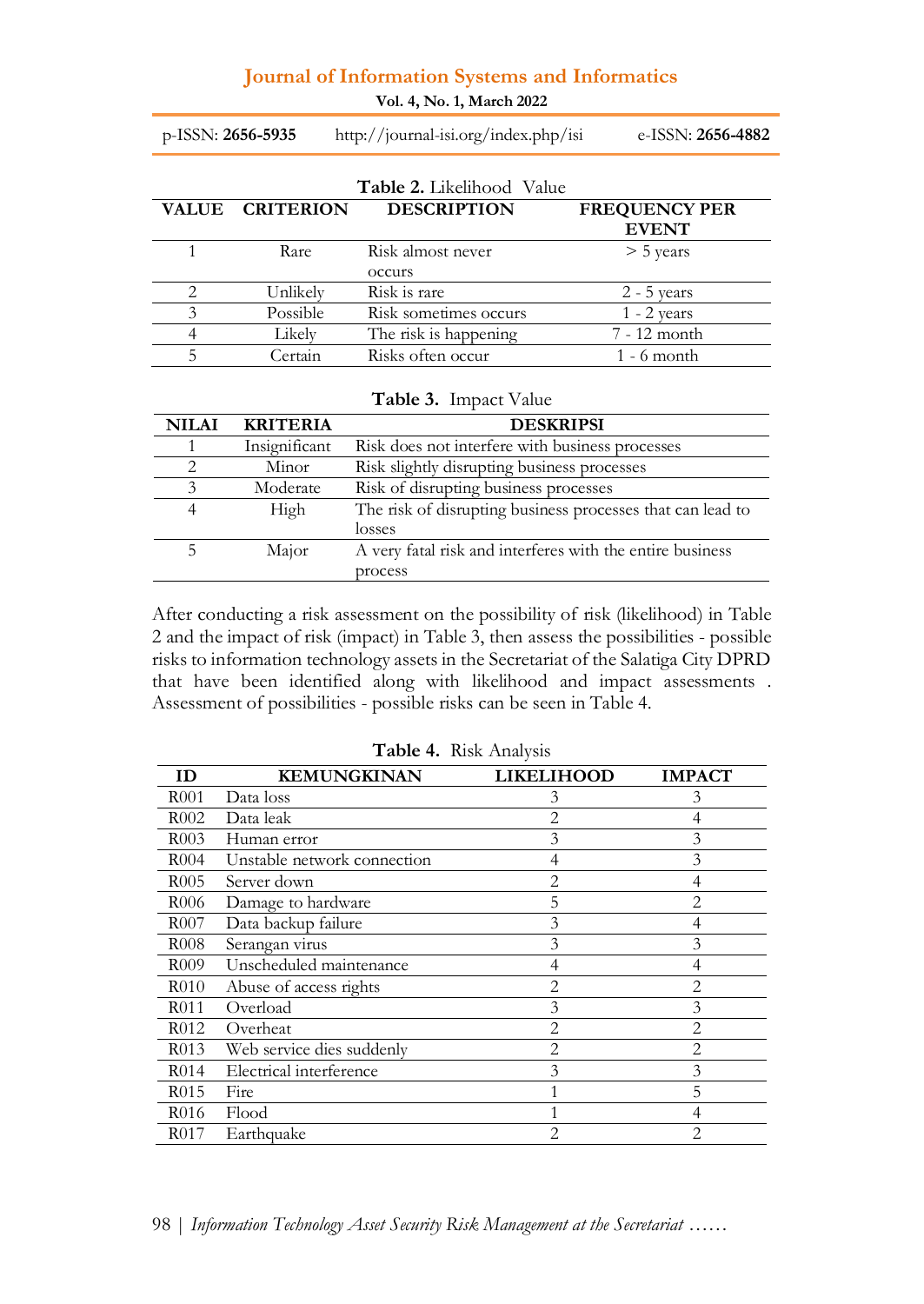#### **Journal of Information Systems and Informatics Vol. 4, No. 1, March 2022**

|      | $p$ -ISSN: 2656-5935<br>http://journal-isi.org/index.php/isi | e-ISSN: 2656-4882 |
|------|--------------------------------------------------------------|-------------------|
| R018 | Data corrupt                                                 |                   |
|      | R019 CCTV is not working properly.                           |                   |
| R020 | Generators don't work properly                               |                   |

After conducting a risk analysis through the likelihood table, it can be concluded that in the rare criteria (almost never occurs) there are 2 possible risks that occur, namely in fires and floods. In the unlikely criteria (rarely) there are 8 possible risks that occur, namely data leakage, server down, misuse of access rights, overheating, web services die suddenly, earthquakes, corrupt data, and CCTV does not work properly. In the criteria possible (sometimes occurs) there are 7 possible risks that occur, namely data loss, human error, data backup failure, virus attacks, overload, electrical disturbances, and generators do not function properly. In the likely criteria (often occurs) there are 2 possible risks that occur, namely unstable network connections, unscheduled maintenance, and flooding. In certain criteria (definitely occur) there is 1 possible risk that occurs, namely damage to hardware.

The results of the risk analysis of the impact table (impact) get the result that the insignificant impact there is 1 possible risk that is, CCTV does not function properly. Minor impacts there are 5 possible risks, namely, damage to hardware, misuse of access rights, overheating, web service dies suddenly, and earthquakes. Moderate impact there are 8 possible risks, namely, data loss, human error, unstable connections, virus attacks, overload, electrical interference, corrupt data, and generators do not work properly. High impact there are 5 possible risks, namely, data leakage, server down, data backup failure, and unscheduled maintenance. Major impacts there are 1 possible risk, namely, fire.

# **3) Risk Evaluation**

After conducting a risk analysis, the next stage is a risk evaluation which is used to see the level of risk or risk impact that occurs from the highest level of risk to the lowest. At this stage of risk evaluation, it will be inserted into the matrix based on the likelihood and impact contained in Table 5.

|        | Certain  | 5              | Moderate        | Moderate | High     | High     | High     |
|--------|----------|----------------|-----------------|----------|----------|----------|----------|
| L<br>K | Likely   | 4              | Low             | Moderate | High     | High     | High     |
| Е<br>L | Possible | 3              | $_{\text{Low}}$ | Low      | Moderate | High     | High     |
| I<br>H | Unlikely | $\overline{2}$ | $_{\text{Low}}$ | Low      | Moderate | Moderate | High     |
| O      | Rare     |                | Low             | Low      | Low      | Moderate | Moderate |

**Tabel 5.** Matrix Evaluasi Risiko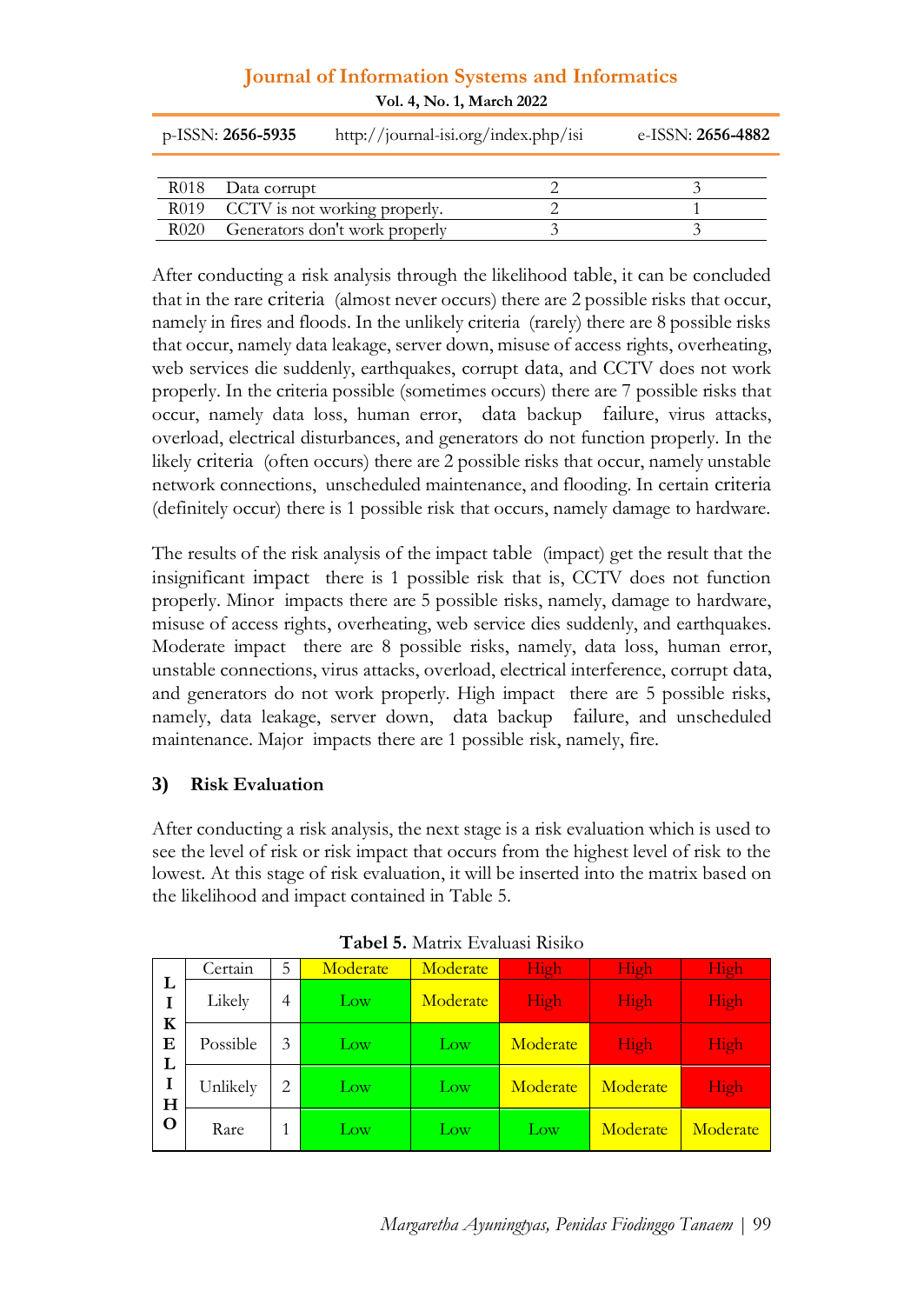**Vol. 4, No. 1, March 2022**

p-ISSN: **2656-5935** http://journal-isi.org/index.php/isi e-ISSN: **2656-4882**

| <b>IMPACT</b> |               |       |          |      |       |
|---------------|---------------|-------|----------|------|-------|
|               | Insignificant | Minor | Moderate | High | Major |

The Risk Evaluation Matrix is a matrix used in risk assessment to determine the level of risk by considering the possibility or probability of severity of consequences or risk impacts aimed at increasing risk visibility and to assist agencies in the process of taking center. The risk evaluation matrix has 3 parts of which:

- 1) Low, usually depicted in green indicates that an event does not cause high risk and the risk is negligible.
- 2) Moderate, usually depicted in yellow indicates that an event requires special attention to reduce its severity.
- 3) High, usually depicted in red which indicates that an event is dangerous and must be addressed immediately

|                                                                          | Certain  | 5              |                | <b>R006</b>                                                      |                                                                                                             |                                 |             |
|--------------------------------------------------------------------------|----------|----------------|----------------|------------------------------------------------------------------|-------------------------------------------------------------------------------------------------------------|---------------------------------|-------------|
|                                                                          | Likely   | $\overline{4}$ |                |                                                                  | <b>R004</b>                                                                                                 | <b>R009</b>                     |             |
| L<br>I<br>$\bf K$<br>Е<br>L<br>I<br>$\mathbf H$<br>$\mathbf O$<br>O<br>D | Possible | 3              |                |                                                                  | <b>R001</b><br>R <sub>003</sub><br><b>R008</b><br>R <sub>011</sub><br>R <sub>0</sub> 14<br>R <sub>020</sub> | <b>R007</b>                     |             |
|                                                                          | Unlikely | 2              | R019           | R <sub>010</sub><br>R <sub>012</sub><br>R <sub>013</sub><br>R017 | <b>R018</b>                                                                                                 | R <sub>002</sub><br><b>R005</b> |             |
|                                                                          | Rare     | 1              |                |                                                                  |                                                                                                             | <b>R016</b>                     | <b>R015</b> |
|                                                                          |          | 1              | $\overline{2}$ | 3                                                                | 4                                                                                                           | 5                               |             |
| <b>IMPACT</b>                                                            |          | Insignificant  | Minor          | Moderate                                                         | High                                                                                                        | Major                           |             |

**Table 6.** Matrix Risk Evaluation Based on Likelihood and Impact

In Table 6, mapping the possible risks and impacts of risk in one matrix is by entering the risk ID into the matrix box. The trick is to multiply 2 numbers (1 likelihood number and 1 impact number). The value of each risk can be seen from Table 4. Risk Analysis. After the results are found, then the risk is seen to enter the low, moderate, or high category and it is also seen that the risk of entering into which criteria is appropriate.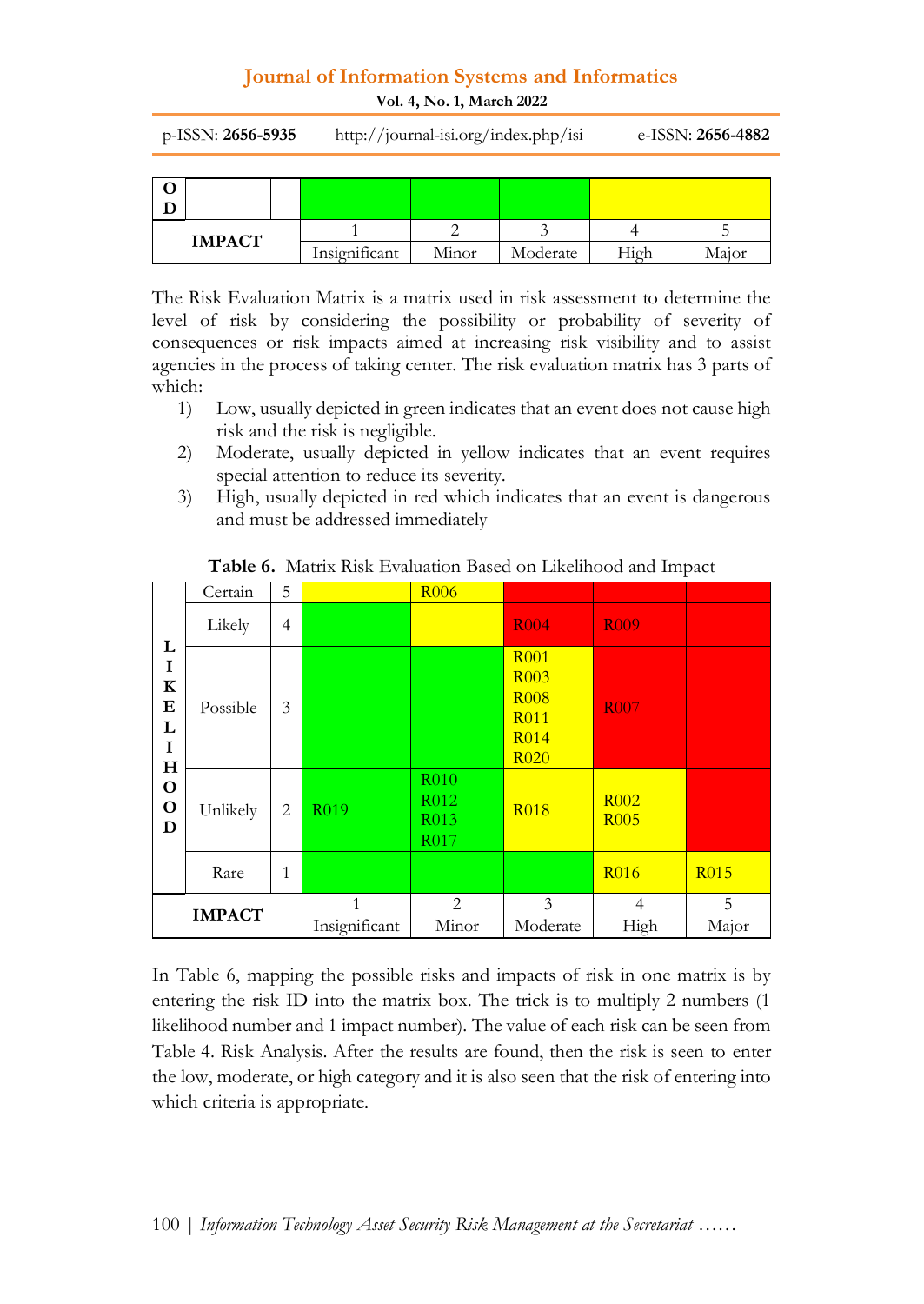**Vol. 4, No. 1, March 2022**

p-ISSN: **2656-5935** http://journal-isi.org/index.php/isi e-ISSN: **2656-4882**

|                   | <b>Table 7.</b> Nisk Grouping by Level |                |                |                 |  |  |  |  |
|-------------------|----------------------------------------|----------------|----------------|-----------------|--|--|--|--|
| ID                | <b>LIKELIHOOD</b>                      | <b>LIKELIH</b> | <b>IMPACT</b>  | <b>LEVEL</b>    |  |  |  |  |
|                   |                                        | <b>OOD</b>     |                |                 |  |  |  |  |
| R004              | Unstable network connection            | 4              | 3              | High            |  |  |  |  |
| R <sub>007</sub>  | Data backup failure                    | 3              | 4              | High            |  |  |  |  |
| R <sub>009</sub>  | Unscheduled maintenance                | 4              | 4              | High            |  |  |  |  |
| R <sub>001</sub>  | Data loss                              | 3              | 3              | Moderate        |  |  |  |  |
| R <sub>0</sub> 02 | Data leak                              | $\overline{2}$ | $\overline{4}$ | Moderate        |  |  |  |  |
| R003              | Human error                            | 3              | 3              | Moderate        |  |  |  |  |
| R <sub>005</sub>  | Server down                            | $\overline{2}$ | $\overline{4}$ | Moderate        |  |  |  |  |
| R <sub>006</sub>  | Damage to hardware                     | 5              | 2              | Moderate        |  |  |  |  |
| R <sub>008</sub>  | Virus attack                           | 3              | 3              | Moderate        |  |  |  |  |
| R011              | Overload                               | 3              | 3              | Moderate        |  |  |  |  |
| R <sub>0</sub> 14 | Electrical interference                | 3              | 3              | Moderate        |  |  |  |  |
| R <sub>0</sub> 15 | Fire                                   |                | 5              | Moderate        |  |  |  |  |
| R <sub>0</sub> 16 | Flood                                  |                | $\overline{4}$ | Moderate        |  |  |  |  |
| R <sub>0</sub> 18 | Data corrupt                           | $\overline{2}$ | 3              | Moderate        |  |  |  |  |
| R <sub>0</sub> 20 | Generators don't work properly         | 3              | 3              | Moderate        |  |  |  |  |
| R010              | Abuse of access rights                 | $\overline{2}$ | $\overline{2}$ | Low             |  |  |  |  |
| R <sub>0</sub> 12 | Overheat                               | $\overline{2}$ | $\overline{2}$ | $_{\text{Low}}$ |  |  |  |  |
| R <sub>0</sub> 13 | Web service dies suddenly              | $\overline{2}$ | $\overline{2}$ | Low             |  |  |  |  |
| R017              | Earthquake                             | $\overline{2}$ | $\overline{2}$ | Low             |  |  |  |  |
| R <sub>0</sub> 19 | CCTV is not working properly.          | $\overline{2}$ |                | $_{\text{Low}}$ |  |  |  |  |

**Table 7.** Risk Grouping by Level

After mapping the possible risks and impacts of risks in the matrix, the next stage is grouping risks based on their level to see the handling of risks that are a priority. In the table of 7 stages of the risk evaluation process above, there are 22 possible risks that have been analyzed and grouped based on the risk level. There are 3 possible risks that are categorized into high-level risk levels, namely R004, R007, and R009. There are 12 possible risks categorized into medium-level risk levels, namely R001, R002, R003, R005, R006, R008, R011, R014, R015, R016, R018, and R020. And there are 5 possible risks that are categorized into low-level risk levels, namely R010, R012, R013, R017, and R019. The higher the likelihood and severity of the risk, the higher the strategy for handling.

#### **3.2 Risk Treatment**

After conducting the risk evaluation process, the next stage that will be carried out is the risk treatment stage. In this stage will provide actions in the form of a review of the treatment in dealing with risks that have been grouped based on the level of risk in table 7. In table 8, it is expected to minimize the risks that will occur in the Secretariat of the Salatiga City DPRD.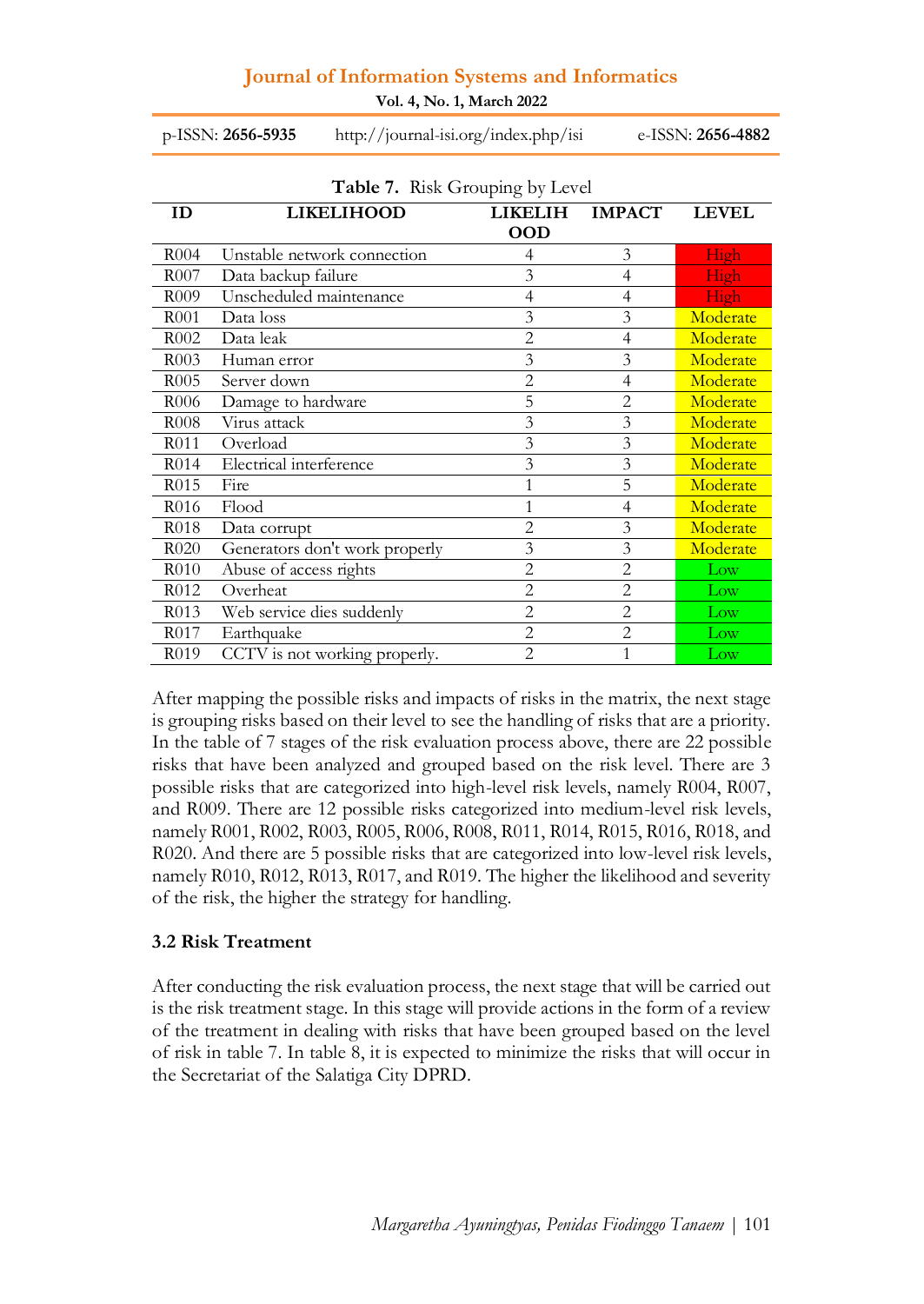**Vol. 4, No. 1, March 2022**

p-ISSN: **2656-5935** http://journal-isi.org/index.php/isi e-ISSN: **2656-4882**

| Table 8. Proposed Risk Treatment |                                |              |                                                                                                                                                                                     |                          |  |  |  |
|----------------------------------|--------------------------------|--------------|-------------------------------------------------------------------------------------------------------------------------------------------------------------------------------------|--------------------------|--|--|--|
| ID                               | <b>KEMUNGKIN</b>               | <b>LEVEL</b> | TINDAKAN RISIKO                                                                                                                                                                     | <b>KATEGORI</b>          |  |  |  |
|                                  | AN                             |              |                                                                                                                                                                                     |                          |  |  |  |
| R <sub>0</sub> 04                | Unstable network<br>connection | High         | 1.<br>Notify the operator<br>if there is a network<br>problem so that it<br>can be fixed<br>immediately<br>Replacing a better<br>2.<br>ISP (Internet Service<br>Provider)           | Risk<br>Reduction        |  |  |  |
| R007                             | Kegagalan backup<br>data       | High         | Perform data<br>1.<br>backups periodically<br>2.<br>Always pay attention<br>to storage memory<br>usage                                                                              | Risk<br>Avoidance        |  |  |  |
| R <sub>0</sub> 09                | Maintenance tidak<br>terjadwal | High         | Arrange maintenance<br>schedules regularly<br>There is a<br>1.<br>maintenance notice<br>before maintenance is<br>carried out, preferably<br>60 minutes before<br>maintenance begins | <b>Risk</b><br>Reduction |  |  |  |
| R001                             | Kehilangan data                | Moderate     | Every important data<br>is given a password<br>Monitoring via CCTV<br>Perform data backups<br>1.<br>periodically                                                                    | Risk<br>Avoidance        |  |  |  |
| R <sub>0</sub> 02                | Kebocoran data                 | Moderate     | Encrypt data                                                                                                                                                                        | Risk<br>Avoidance        |  |  |  |
| R003                             | Human error                    | Moderate     | 1.<br>Conduct training to<br>human resources<br>regarding the use of<br>technology<br>2.<br>Divide tasks<br>according to<br>everyone's abilities                                    | Risk<br>Reduction        |  |  |  |
| R <sub>005</sub>                 | Server down                    | Moderate     | 1.<br>Monitoring data<br>center<br>2.<br>Perform server<br>maintenance<br>regularly                                                                                                 | Risk<br>Reduction        |  |  |  |
| R006                             | Kerusakan pada<br>hardware     | Moderate     | Give responsibility to each<br>user to always use<br>hardware in accordance<br>with existing procedures                                                                             | Risk<br>Acceptance       |  |  |  |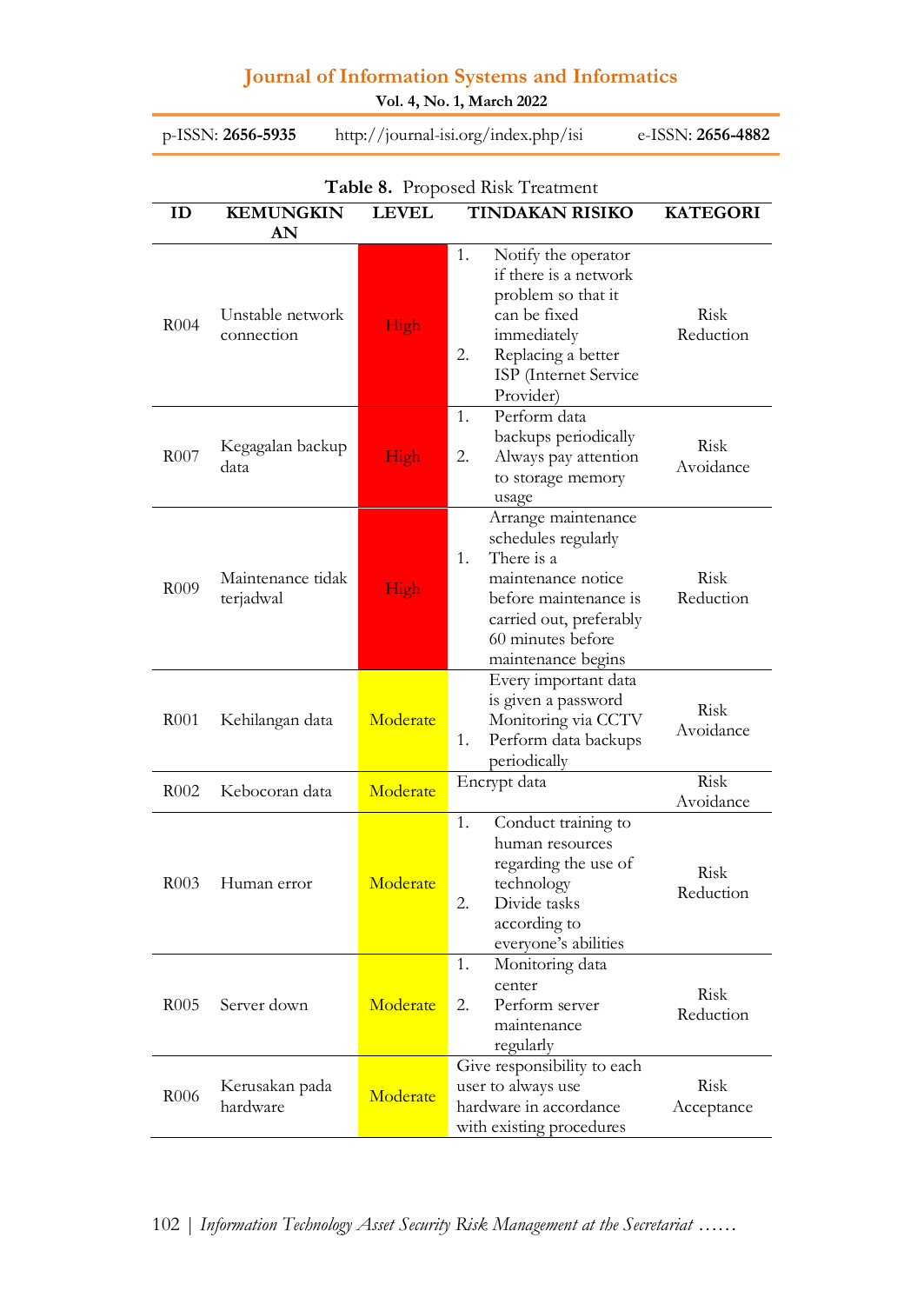| e-ISSN: 2656-4882<br>p-ISSN: 2656-5935<br>http://journal-isi.org/index.php/isi |                                          |                 |                                                                                                                                                                                           |                   |  |  |  |
|--------------------------------------------------------------------------------|------------------------------------------|-----------------|-------------------------------------------------------------------------------------------------------------------------------------------------------------------------------------------|-------------------|--|--|--|
|                                                                                |                                          |                 |                                                                                                                                                                                           |                   |  |  |  |
| R008                                                                           | Serangan virus                           | Moderate        | Using antivirus<br>1.<br>2.<br>Perform data<br>backups periodically                                                                                                                       | Risk Sharing      |  |  |  |
| R <sub>0</sub> 11                                                              | Overload                                 | Moderate        | 1.<br>Server monitoring<br>2.<br>Optimizing the<br>database                                                                                                                               | Risk<br>Reduction |  |  |  |
| R <sub>0</sub> 14                                                              | Gangguan listrik                         | Moderate        | Provides an automatic<br>generator set                                                                                                                                                    | Risk Sharing      |  |  |  |
| R <sub>0</sub> 15                                                              | Kebakaran                                | Moderate        | Menyediakan alarm dan<br>alat pemadam pembakaran                                                                                                                                          | Risk Sharing      |  |  |  |
| R <sub>0</sub> 16                                                              | Banjir                                   | Moderate        | 1.<br>Putting critical<br>infrastructure and<br>data tools in a flood<br>safe place<br>2.<br>Periodic checking<br>and cleaning of<br>waterways                                            | Risk<br>Reduction |  |  |  |
| R018                                                                           | Data corrupt                             | Moderate        | 1.<br>Perform data<br>backups periodically<br>2.<br>Using antivirus<br>3.<br>Clean up on the PC<br>periodically to avoid<br>viruses and cause<br>corrupt data                             | Risk<br>Avoidance |  |  |  |
| R <sub>0</sub> 20                                                              | Genset tidak<br>berfungsi dengan<br>baik | Moderate        | Perform maintenance<br>regularly                                                                                                                                                          | Risk<br>Reduction |  |  |  |
| R010                                                                           | Penyalahgunaan<br>hak akses              | $_{\text{Low}}$ | Set access limits for<br>1.<br>each device<br>2.<br>Change passwords<br>periodically                                                                                                      | Risk<br>Avoidance |  |  |  |
| R012                                                                           | Overheat                                 | $_{\text{Low}}$ | Put hardware as<br>1.<br>recommended<br>2.<br>Add fans on each<br>hardware                                                                                                                | Risk<br>Reduction |  |  |  |
| R <sub>0</sub> 13                                                              | Web service mati<br>tiba - tiba          | Low             | There is a maintenance<br>notification before<br>maintenance is carried out,<br>preferably 60 minutes<br>before maintenance starts<br>so that the data that is<br>being input is not lost | Risk<br>Reduction |  |  |  |
| R <sub>0</sub> 17                                                              | Gempa bumi                               | Low             | Provide a safe enough<br>place to place important<br>devices and data                                                                                                                     | Risk Sharing      |  |  |  |

**Vol. 4, No. 1, March 2022**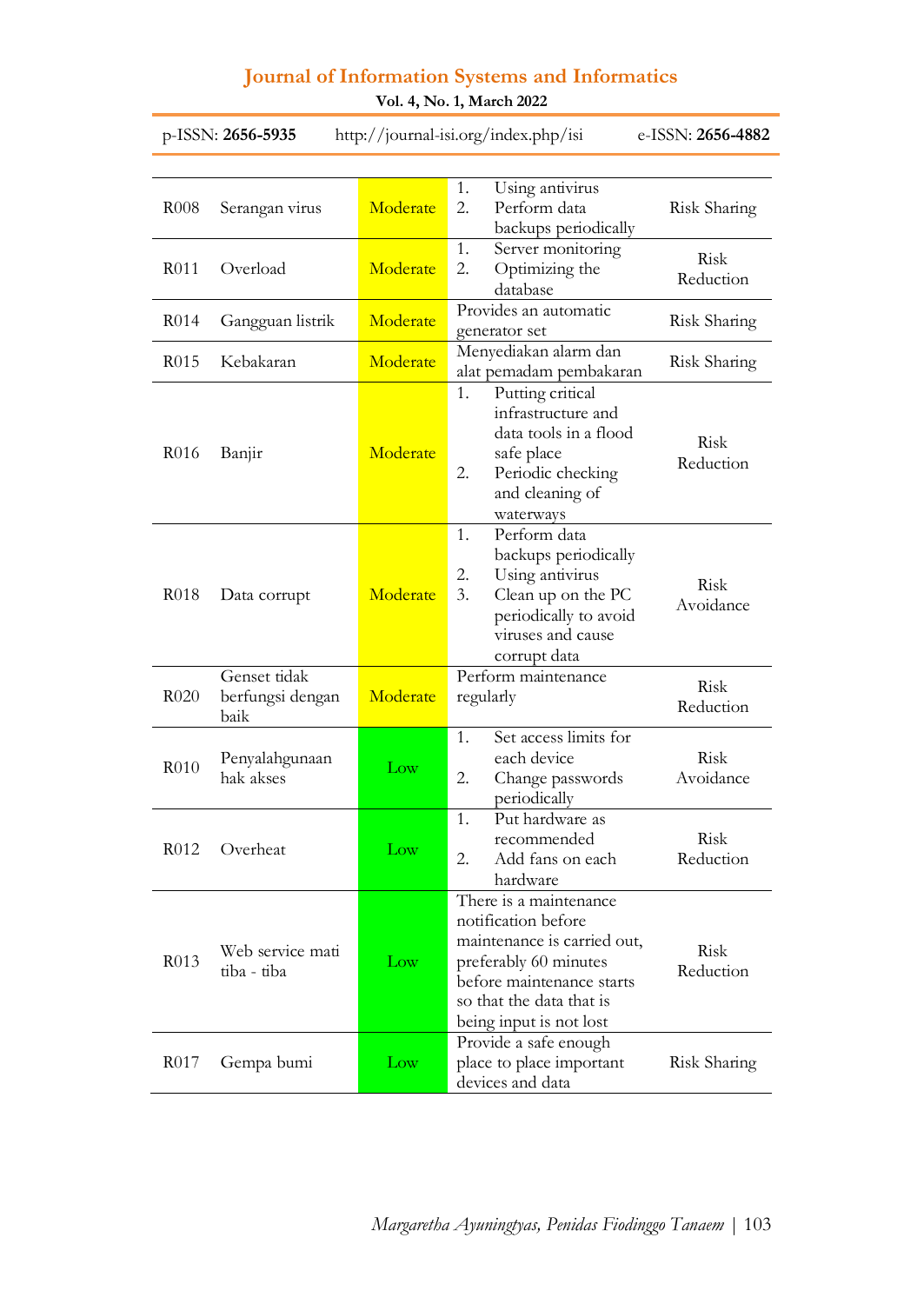| Vol. 4, No. 1, March 2022 |                                        |                 |                                      |                          |  |  |  |  |
|---------------------------|----------------------------------------|-----------------|--------------------------------------|--------------------------|--|--|--|--|
| p-ISSN: 2656-5935         |                                        |                 | http://journal-isi.org/index.php/isi | e-ISSN: 2656-4882        |  |  |  |  |
| R019                      | CCTV tidak<br>berfungsi dengan<br>baik | $_{\text{Low}}$ | Perform maintenance<br>regularly     | <b>Risk</b><br>Reduction |  |  |  |  |

From the results of risk treatment, there are 5 possible risks that fall into the risk avoidance category, namely R001, R002, R007, R010, and R018. There are 10 possible risks that fall into the risk reduction category, namely R003, R004, R005, R009, R011, R012, R013, R016, R019, and R020. There is one possible risk that falls into the category of risk acceptance, namely R006. There are 4 possible risks that fall into the risk sharing category, namely R008, R014, R015, and R017.

#### **4. CONCLUSSION**

Based on research conducted at the Secretariat of the Salatiga City DPRD on information technology asset security risk management using the ISO 31000 standard, it was carried out in several stages, including risk identification, risk analysis, risk evaluation to risk treatment. From these various stages, this risk analysis identified 20 possible risks that could interfere with business processes in the Secretariat of the Salatiga City DPRD. There are 3 possible high-level risks, 12 possible medium-level risks, and 5 possible low-level risks.

Then it can be concluded that the Secretariat of the Salatiga City DPRD must have resources that have an information technology background, especially in handling information technology asset security risks effectively. With this can minimize the possibility of risks that occur in the future, because if there are no resources that understand the handling of the security risks of information technology assets and a system, server, and network experiencing disruptions, then all business processes that are running will become hampered and have a bad impact on the agency. Especially in the possibility of high-level risk (high level) which should be of particular concern in these government agencies. With this research, it is expected that it is expected that it asset management will be more optimal so that it can improve the performance of agencies.

#### **REFERENCES**

- [1] E. Purwanto, "Keamanan Informasi," www.bpptik.kominfo.go.id, 2014. https://bpptik.kominfo.go.id/2014/03/24/404/keamanan-informasi/.
- [2] J. Ecleas, "Analisis Manajemen Risiko Teknologi Informasi Software PEGA Menggunakan ISO 31000," JATISI (Jurnal Tek. Inform. dan Sist. Informasi), vol. 8, no. 1, pp. 209–224, 2021, doi: 10.35957/jatisi.v8i1.601.
- [3] R. V. I. Francisca Lady Nice, "Analisis Risiko Teknologi Informasi pada Lembaga Penerbangan dan Antariksa Nasional (LAPAN) pada Website SWIFTS Menggunakan ISO 31000," Juisi, vol. 2, no. 2, pp. 1689–1699, 2016.
- [4] G. Mochammad Husein and R. V. Imbar, "Analisis Manajemen Risiko